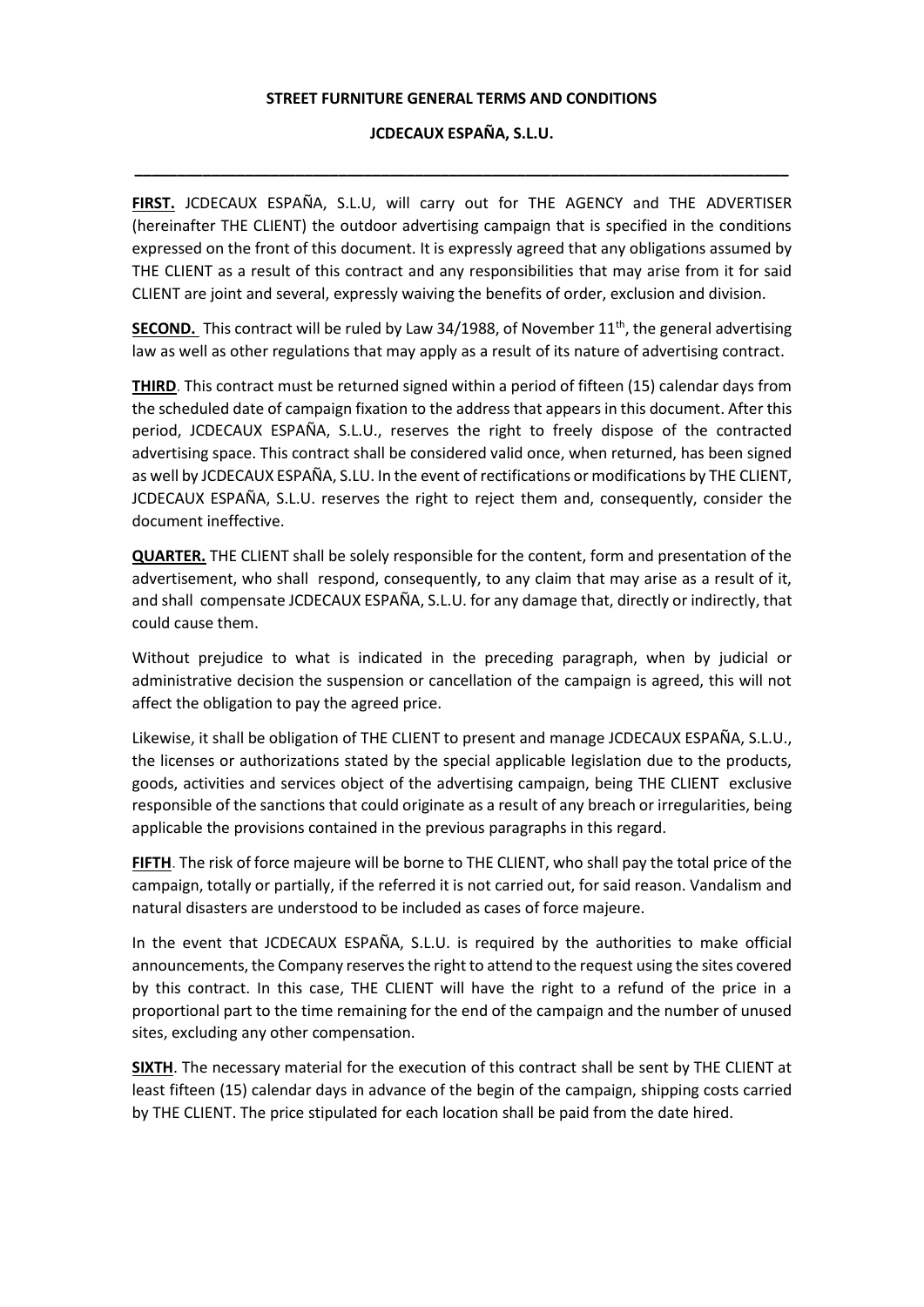The absence or delay in the supply of the material mentioned above will not modify either the price or the term of execution of the contract. In the event of a simple delay, the campaign will be carried out adapting as much as possible to what has been agreed without any responsibility for JCDECAUX ESPAÑA, S.L.U.

THE CLIENT shall send JCDECAUX ESPAÑA, S.L.U. a number of posters greater than (15%), fifteen percent of the amount planned for their exhibition. If the reuse of the same is planned, this quantity will be increased up to (20%) twenty percent.

**SEVENTH**. JCDECAUX ESPAÑA, S.L.U., will not be obliged in any case to return the posters at the expiration of the campaign and may use them in its catalogues and other media that serve as support for the promotion of its own activities without the opposition from advertisers or agencies for such use.

**EIGHTH**. JCDECAUX ESPAÑA, S.L.U., reserves the right to modify the beginning of the advertising period in 48 hours, by advancing or delaying it depending on the requirements of the installation. The actual duration of the advertisement shall be the one contracted and will begin to count from the actual start of its installation.

**NINTH**. Any control or verification of the contracted campaign, so that it can be the subject of a claim against JCDECAUX ESPAÑA, SLU, shall be carried out in the presence of an employee of the Company designated for this purpose.

**TENTH**. JCDECAUX ESPAÑA, S.L.U. reserves the right to modify the distribution of advertising media up to a maximum of (5%), five percent, in the contracted circuits. Said circumstance will not entitle THE CLIENT to terminate this contract or modify it. Additionally, JCDECAUX ESPAÑA, S.L.U. reserves the right to a reduction, in a percentage of (2%), two percent, in the number of advertising media, which will be accepted by THE CLIENT without this reduction entailing a variation in the price agreed between the parties.

**ELEVENTH**. National circuits may be partially commercialized, subject to prior availability and agreement by JCDECAUX ESPAÑA, S.L.U. Such marketing will be carried out in accordance with a different rate from that applied for the full sale of the circuit and in any case will be established by JCDECAUX ESPAÑA, SLU prior communication and acceptance by THE CLIENT.

**TWELFTH**. For the purposes of these General Terms and Conditions, "exclusivity" is understood as the commitment of JCDECAUX ESPAÑA, S.L.U. to guarantee the non-fixation of another campaign of another advertiser of its competition during the time of display of THE CLIENT campaign(according to the classification of INFOADEX that is attached), in the same advertising format and with the same product for the benefit of THE CLIENT that has a campaign in JCDecaux street furniture.

JCDECAUX ESPAÑA, S.L.U. only guarantees exclusivity in the following cases:

- **(i)** Campaigns belonging to an annual agreement in a National circuit, Select circuit, Select Plus circuit or Proximity circuit.
- **(ii)** Campaigns planned on a National, Select, Select Plus or Proximity circuit whose discount does NOT exceed 15+40%.
- **(iii)** A maximum of 2 movie campaigns of the same genre in the premiere or exhibition period.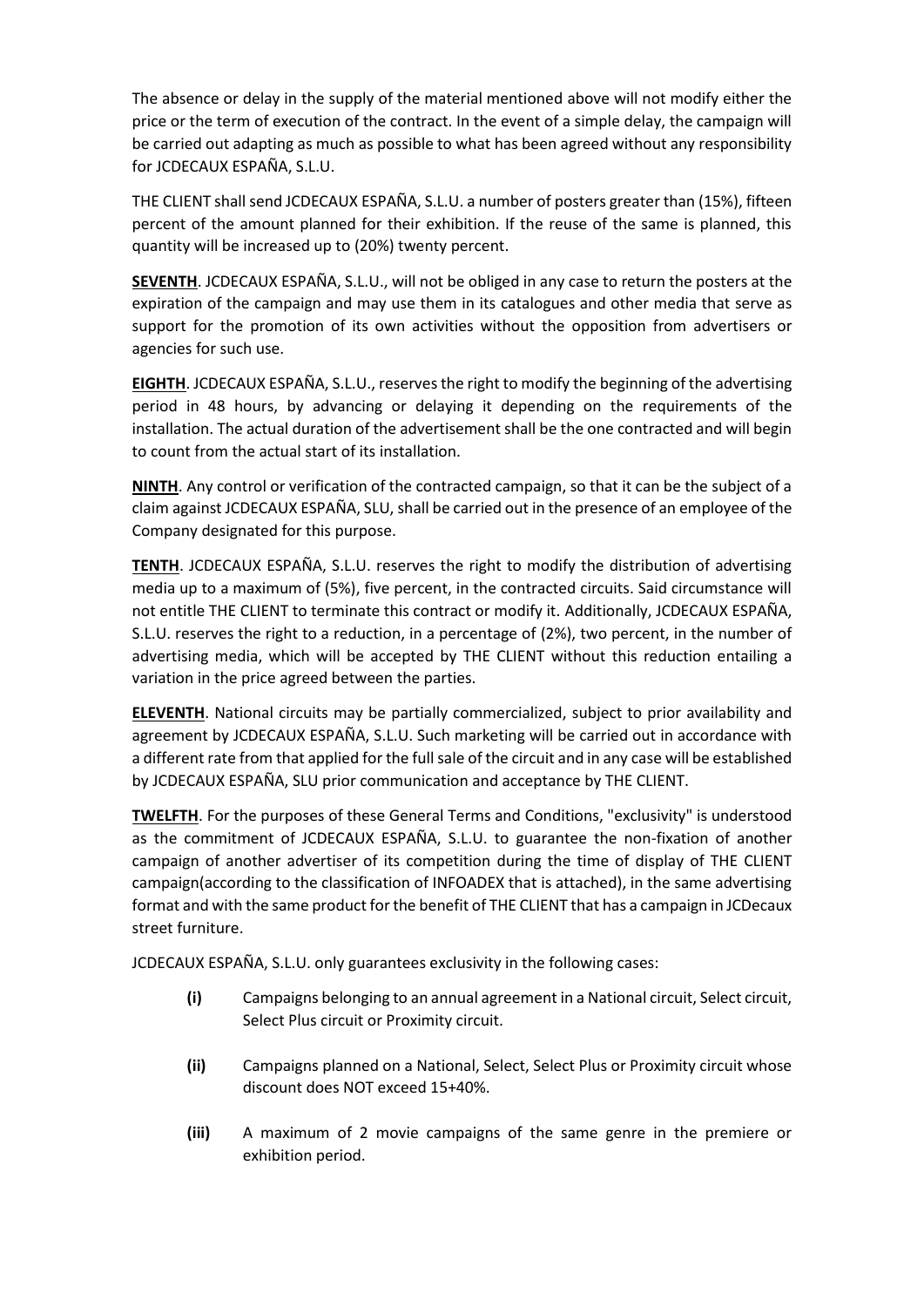In NO CASE will the principle of exclusivity (non-competition) be applied to the following cases:

- **(i)** Fragrance campaigns in any of the weeks of the month of December.
- **(ii)** Circuits with different characteristics (National, Local, Innovate circuits).

**THIRTEENTH**. International Campaigns or campaigns broadcast in different national territories. The commercialization of these campaigns may be centralized by JCDecaux Media Services, based in London. The rate to be applied to these campaigns will be the one in force at any given time in each of the countries where the advertising campaign is displayed. These rates may be subject to discounts, as long as the aforementioned advertising campaign covers 90% of the national circuits of the countries in which the advertising exhibition is carried out.

**FOURTEENTH**. The discounts mentioned in these General Terms and Conditions shall be conditioned to the full compliance of the referred, as well as to the payment of the agreed rates within the indicated periods.

**FIFTEENTH**. The price indicated in the contract is determined in the rates currently in force, approved by JCDECAUX ESPAÑA, S.L.U. These rates and, consequently, the price of the contract are valid, exclusively, in the year of its validity, so if the contract is executed the following year or after that of its signing, the price shall be adjusted to the new rates that are in force for the year of its execution.

**SIXTEENTH**. Invoices shall be issued on the same date as the start of the campaign and shall be paid within 30 days from their date of issue otherwise a different payment term is specified in this contract. In the event of default within the period finally established, JCDECAUX ESPAÑA, S.L.U. may claim the amount of the invoice plus an interest for delay as provided in article 7 of Law 3/2004 due to the deferral at a rate equal to the current published rate in the State Official Newsletter (BOE).

**SEVENTEENTH**. Any transfer by THE CLIENT of the rights arising from this contract shall be ineffective against JCDECAUX ESPAÑA, S.L.U., without the express written consent of JCDECAUX ESPAÑA, S.L.U.

**EIGHTEENTH**. Any correction made to the text of this contract, if it has not been made in an annex thereto duly signed by the parties, shall be null and void.

**NINETEENTH**. The parties, waiving any other jurisdiction that may correspond to them, submit to the Jurisdiction of the Courts and Tribunals of Madrid.

**TWENTIETH**. The taxes levied on the advertising of the contracted campaign will be borne by THE CLIENT.

**TWENTY-FIRST**. Once signed and sent, this contract cannot be resolved by the parties and they will be obliged to comply with it. These General Terms and Conditions form an integral part of the contract signed by the parties and are inseparable from the order signed on the front.

**TWENTY-SECOND**. Causes of Resolution.

- Mutual agreement of the parties.
- Requirements derived from the decisions of the competent authorities or from the regulations that may be applicable and from the modifications that these may undergo in the future.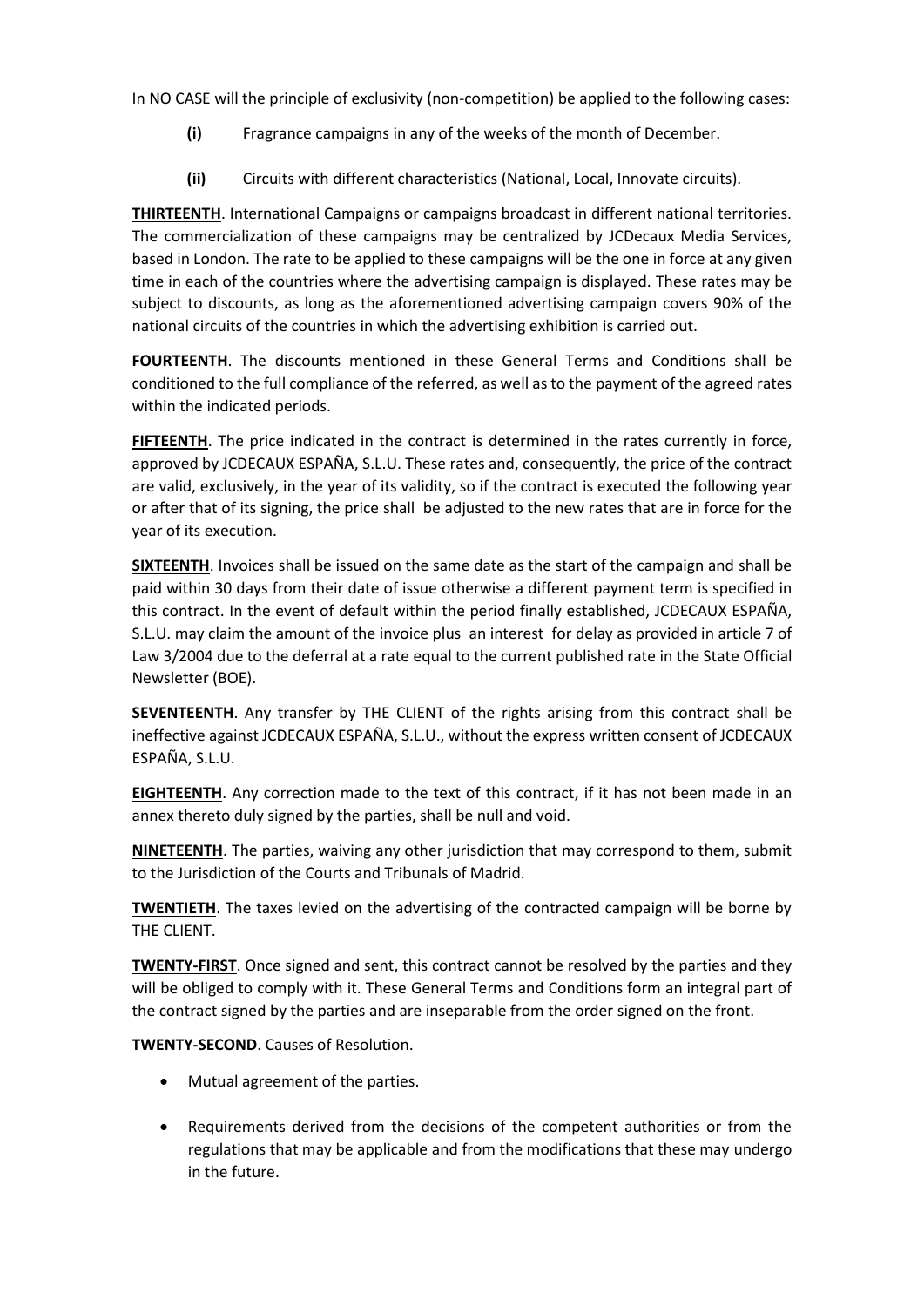- Bankruptcy, suspension of payments or declaration of insolvency proceedings, cessation of payments or general seizure of assets of THE CLIENT.
- That the patrimonial, economic or financial situation of THE CLIENT suffers an alteration that, due to its adverse nature, could affect the ability to fulfill the obligations assumed in this contract.
- Serious and/or repeated breach by THE CLIENT of any or some of the stipulations established in this contract.
- Transfer to a third party of the rights and obligations arising from this contract by THE CLIENT, without the express and written consent of JCDECAUX ESPAÑA, S.L.U.
- The physical, legal or for reasons of urgency or force majeure impossibility of providing the contracted service, either unexpected or unforeseeable at the time of granting the Contract.
- When natural or legal persons or Public Authorities terminate or extinguish the contracts/concessions they hold with JCDECAUX ESPAÑA, S.L.U. regardless of the cause that motivates it, without this reason giving rise to any compensation in favor of THE CLIENT.
- The general causes established by the Law.

**TWENTY-THIRD**. In accordance with the data protection regulations , the parties are informed that the identification data, ID number, the position and the signature of the signatories will be processed by JCDECAUX ESPAÑA, S.L.U. and THE CLIENT correspondingly (whose identification data and contact information appear in this contract) in order to manage the maintenance of the contractual relationship, authorizing the processing of the data in the indicated terms.

Accordingly, the interested parties are informed that the basis that legitimizes the processing of the data is the contractual relationship that is intended to be formalized through this agreement, so that their personal data will be kept until the end of it. Notwithstanding the foregoing, your data will be kept duly blocked, as long as responsibilities for the execution of this contract, as well as for the fulfillment of other legal obligations may arise.

Likewise, interested parties are informed that their data will not be transferred to a third country or international organization nor will they be communicated to third parties, unless required by legal obligation.

At any time, the signatories may exercise the rights conferred by the applicable regulations on data protection (access, rectification, deletion, limitation, portability, opposition and not being subject to automated individual decisions) by providing a photocopy of their ID or equivalent document and identifying the right that is requested, addressing the address of the respective controller, which depending on the specific case will be JCDECAUX ESPAÑA, S.L.U. and THE CLIENT, which appear in the heading of the Contract, including in the communication the Reference " Personal data protection". If you consider that any of the aforementioned rights has not been respected, you will have the right to file a claim with the Spanish Data Protection Authority.